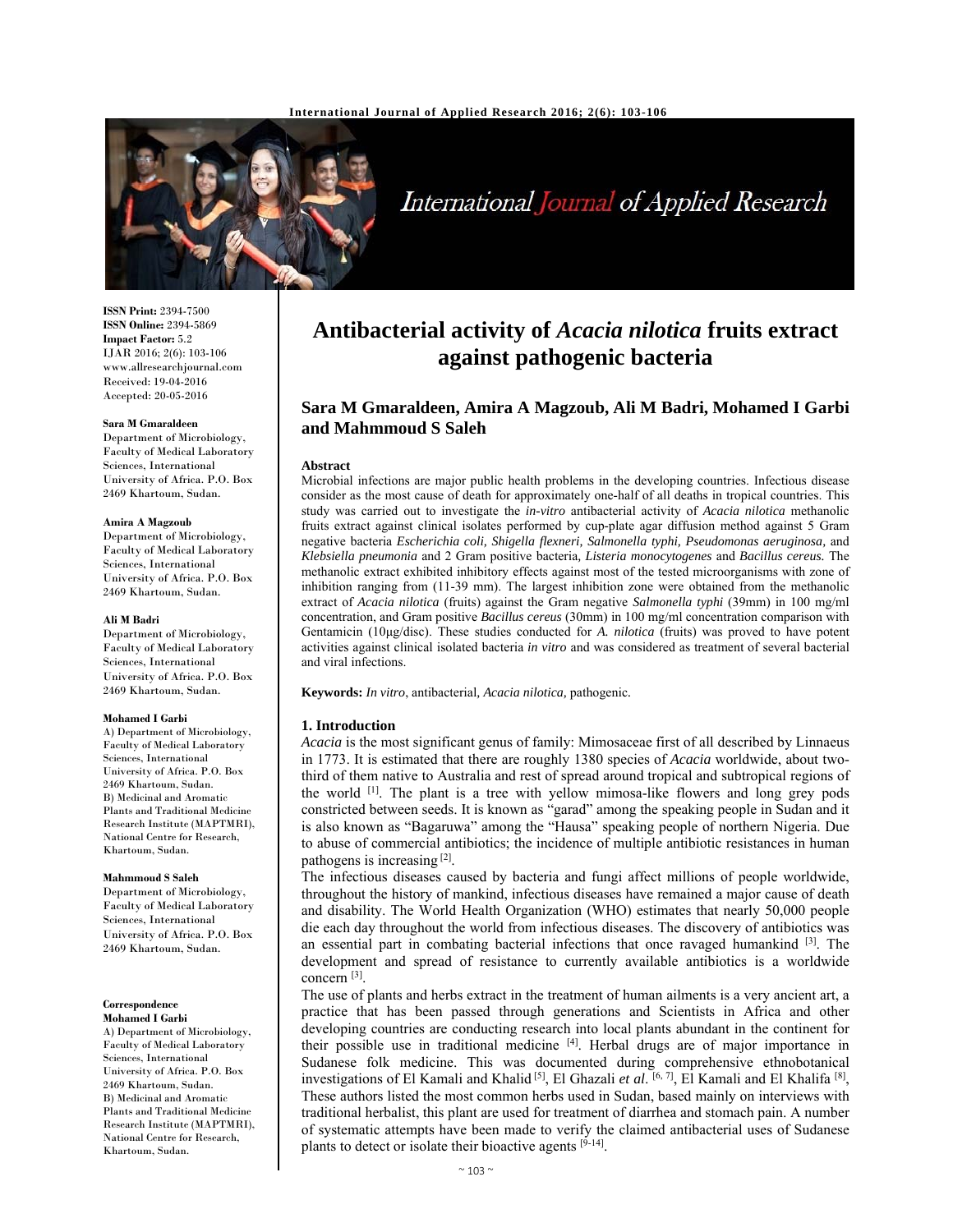*Acacia nilotica* was used by herbalist to treat colds, diarrhea, dysentery, inflammation, itch, measles, sore throat, wounds and Sexual Transmitted Disease. The plant also possessed antiemetic, antibacterial, expectorant and antiseptic activities. Its juice is used in folk remedies for the cancerous condition. Pain and inflammation are common complaints in many patients suffering from acute conditions [15, 16]. Anti-inflammatory agents inhibit the synthesis of prostaglandin which is one of the most important mediators of inflammation. Other mechanism of anti inflammatory activity the stabilization of lysosomal membrane enzymes in leucocytes (lysosomal enzymes destroy cartilage and other tissues and perpetuate inflammation) and antagonism of certain actions of bradykinin [17].

## **2. Materials and Methods**

## **2.1 Plant materials**

The *Acacia nilotica* (fruits) were collected from Sudan (Algaba, Omdurman, Khartoum state) between August 2015 and September 2015. It was identified and authenticated by the taxonomists of Medicinal and Aromatic Plants and Traditional Medicine Research Institute (MAPTMRI). The fruits were air-dried under the shadow with good ventilation and then ground finely until their uses for extracts preparation.

#### **2.2 Preparation of crude extracts**

Extraction was carried out for the fruits of *Acacia nilotica* by using overnight maceration techniques according to the method described by Harbone [18]. About 50 g were macerated in 250 ml of methanol for 3 hrs at room temperature with occasional shaking for 24 h, the supernatant was decanted and clarity field by filtration through a filter paper, after filtration the solvent was then removed under reduced pressure by rotary evaporator at 55 °C. Each residue was weighed, the yield percentage was calculated and then stored at 4 °C in tightly sealed glass vial for future use.

### **2.3 Standard antibiotic**

Gentamicin (10μg/disc) antibiotic discs used in the present study were procured by Hi media Chemicals Ltd, Mumbai, India and stored at 4 °C.

#### **2.4 Collection of bacteria strains**

Various clinical isolates were obtained from The Royal Care International Hospital located at Burri, Khartoum State, Sudan. All bacterial Isolates were identified and characterized using standard microbiology technique [19]. The bacterial cultures were maintained on nutrient agar and inoculated at 37 °C for 24 h and then used for tests.

## **2.4.1** *In vitro* **testing of extracts for antibacterial activity**

**2.4.1.1 Testing for antibacterial activity:** The cup-plate agar diffusion method [20] was adopted with some minor modifications to assess the antibacterial activity of the prepared extracts. 1 ml of the isolated bacterial stock suspension  $10^8 \text{ - } 10^9$  CFU/ml were mixed with 100 ml of molten sterile Mueller Hinton Agar which was maintained at 40 °C. 20 ml of the inoculated Mueller Hinton Agar were distributed into sterile Petri-dishes. The agar was left to set were cut by a sterile cork borer (No. 4). The cups (10 mm in diameter) were filled with 0.1 ml of each extracts using automatic microlitre pipette, and allowed to diffuse at room temperature for 2hrs. The plates were then incubated in the upright position at 37 °C for 24 h. The plates were observed for the presence of inhibition of bacterial growth that was indicated by a clear zone around the wells. The size of inhibition zones was measured and the antibacterial activity was expressed in terms of average diameter of the zone of inhibition in millimeters. The results were compared with the standard antibiotic Gentamicin (10μg/disc).

## **2.4.1.2 Statistical procedures**

Antimicrobial activity experiments were repeated thrice in each time and the average values with  $\pm$  standard deviation (SD). Statistical analysis for all the assays results were done using Microsoft Excel program 2010.

### **3. Results and Discussion**

The fruits of *Acacia nilotica* were screened for antimicrobial activity against Five Gram negative bacteria (*Escherichia coli*, *Shigella flexneri, Salmonella typhi, Klebsiella pneumonia and Pseudomonas aeruginosa*) and Two Gram positive bacteria (*Listeria monocytogenes* and *Bacillus cereus*) using the cup plate agar diffusion method. The extract obtained from the fruits of *Acacia nilotica* exerted pronounced activity against several bacteria strains tested as indicated by diameter of growth inhibition zones that varied from (11-39 mm).

Out of the 7 cultures tested, it showed good activity against *Salmonella typhi* (39mm) and *Bacillus cereus* (30 mm) at the highest concentration checked (100 mg/ml). Methanol extract of fruits was also able to show fairly good activity against gram positive more than gram negative species. For each test control positive Gentamicin in concentration (10μg/disc) with zone of inhibition ranging from (32-20 mm) against all bacterial strains tested.

The methanolic (fruits) extract of *A. nilotica* showed significant inhibition against Gram-positive and Gramnegative bacteria [21, 22] including a moderate antimicrobial activity against multi-drug resistant *Salmonella typhi* unlike the result we have in our study by dissolving the *Acacia nilotica* fruits in methanol showed that *salmonella typhi* have a highly sensitive antimicrobial activity multi-drug resistant*.*

**Table 1:** The antimicrobial activity of *Acacia nilotica* against the isolated bacteria

| No.            | <b>Tested bacteria</b> | Zone of Inhibition in mm $\pm$ (SD) |                    |                    |                      |               |                   |
|----------------|------------------------|-------------------------------------|--------------------|--------------------|----------------------|---------------|-------------------|
|                |                        | $100$ mg/ml                         | $50 \text{ mg/ml}$ | $25 \text{ mg/ml}$ | $12.5 \text{ mg/ml}$ | $6.25$ mg/ml  | Gentamicin 10 mgc |
|                | Escherichia coli       | $20 \pm 0.2$                        | $15 \pm 0.17$      | $12\pm0.11$        | $15 \pm 0.1$         |               | 30                |
| 2              | Shigella flexneri      | $32\pm0.19$                         | $30\pm0.13$        | $25 \pm 0.13$      | $21 \pm 0.09$        | $21 \pm 0.08$ | 25                |
| 3              | Salmonella typhi       | $39 \pm 0.7$                        | $35 \pm 0.3$       | $32\pm0.1$         | $27 \pm 0.05$        | $23 \pm 0.15$ | 25                |
| $\overline{4}$ | Klepsiella pneumoniae  | $31\pm0.11$                         | $27 \pm 0.13$      | $25 \pm 0.17$      | $24\pm0.12$          | $23 \pm 0.03$ | 20                |
|                | Listeria monocytogenes | $20\pm0.20$                         | 17 <sub>±0.4</sub> | $14\pm0.21$        |                      |               | 28                |
| 6              | Bacillus cereus        | $30\pm0.30$                         | $27 \pm 0.2$       | $25 \pm 0.14$      | $22 \pm 0.2$         | $20\pm 0.12$  | 27                |
|                | Pseudomonas aeruginosa | $20 \pm 0.22$                       | $19 \pm 0.12$      | $15 \pm 0.17$      | $14\pm0.12$          | $13\pm0.9$    | 32                |

**Key:** MDIZ (mm) = Mean diameter of growth inhibition zone in mm. Interpretation of results: MDIZ (mm): >18 mm: Sensitive, 14 to 18 mm: Intermediate: <14 mm: Resistant. (-): No inhibition.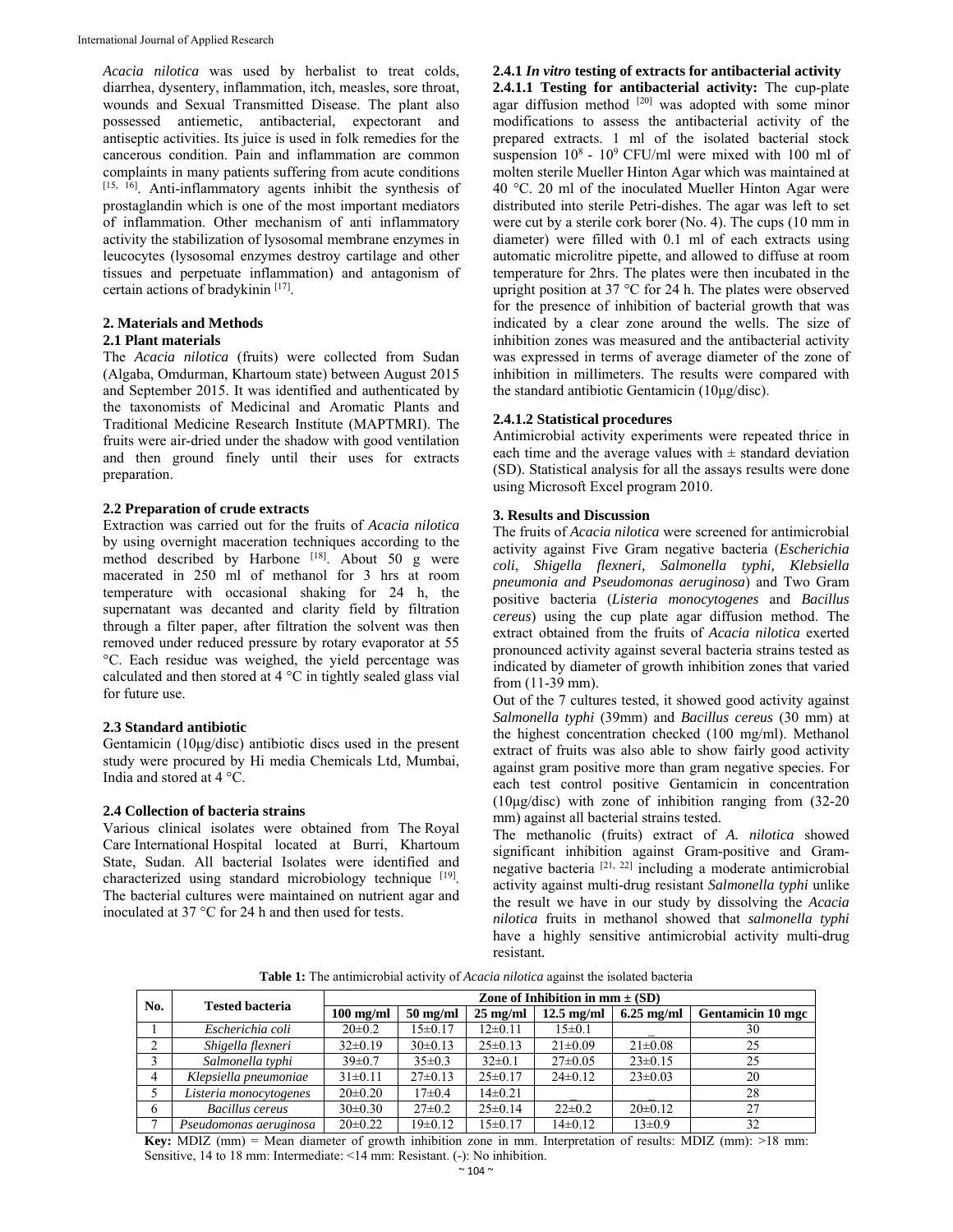Antibiotics provide the main basis for the therapy of bacterial infections. However, the high genetic variability of bacteria enables them to rapidly evade the action of antibiotics by developing antibiotic resistance. Thus, there has been a continuing search for new and more potent antibiotics [23]. In our study the anti-bacterial activity of methanol extract of *Acacia nilotica* were evaluated and the result indicates that *Acacia nilotica* has activity against the strains tested. This study is compatible with many of the studies that say: *Acacia nilotica* is commonly used to treat eye conditions, open wounds and dermatological ailments. Acting much as antacid it can also treat digestive problems [24]. *Acacia nilotica* has antibiotic activity and its aqueous extracts are antibacterial <sup>[25]</sup>. It has soothing, astringent, and antiseptic properties [24]. The methanolic extract exhibited the highest antimicrobial activity; this may be due to stronger extraction capacity of active component responsible for antibacterial activity. There can be several factors which can affect or reduce the efficacy of the medicinal plants in their antimicrobial activity. This is beginning from the time of plant collection (it's recommended that the collection of plant parts in most cases, but not always should be done after the flowering stage of the plant) the state of plant processing and the state of storage of plant [26]. The method of plant extraction is another factor which affects the antimicrobial activity of the medicinal plant. Generally, the results reported from different studies are difficult to compare because of the use of different test methods, bacterial strains and sources of antimicrobial samples used. And the differences in the type and concentrations of the secondary metabolites across different plants, variation in antimicrobial activities are expected.

### **4. Conclusion**

The bark extracts of *Acacia nilotica* showed the various degree of inhibitory activity against the microorganisms tested. The obtained results may justify the use of the Sudanese fruits of *Acacia nilotica* as antimicrobial therapy in traditional medicine in Sudan and the neighboring countries. Further investigations regarding the mode of action and other related pharmacological studies such as *in vivo* investigation, drug formulation and clinical trials are highly recommended.

## **5. Acknowledgements**

The authors are grateful to Dr. Sara Mohamed Ali; head Department of Microbiology, Faculty of Medical Laboratory Sciences, and International University of Africa.

## **6. References**

- 1. Orchard AE, Maslin BR. Proposal to conserve the name *Acacia* (Leguminosae: Mimosoideae) with a conserved type. Taxon. 2003; 52(2):362-363.
- 2. Jeyachandran R, Mahesh A. Enumatration of antidiabetic herbal flora of Tamilnadu. Res. J Med Plant. 2007; 1:144-148.
- 3. Usha PTA, Jose S, Nisha AR. Antimicrobial drug resistance - A global concern. Veterinary World. 2010; 3:138-139.
- 4. Nneamaka AI. Screening of some Nigerian medicinal plants for bacterial activity M.Sc. Thesis A. B. U. Zaria, 1991.
- 5. El Kamali HM, Khalid SA. The most common herbal remedies in Central Sudan. Fitoterapia. 1996; 57:301- 306.
- 6. El Ghazali GB, El Tohami MS, El Egami AB. Medicinal Plants of the Sudan. Part III. Medicinal Plants of the White Nile Province. Khartoum University Press, Sudan, 1994
- 7. El Ghazali GB, El Tohami MS, El Egami AB, Abdalla WS, Mohammed MG. Medicinal Plants of the Sudan. Part IV. Medicinal Plants of Northern Kordofan. Omdurman Islamic University Press, Khartoum, Sudan, 1997.
- 8. El Kamali HM, El Khalifa KF. Folk medicinal plants of riverside forests of the southern Blue Nile district, Sudan. Fitoterapia. 1999; 70:493-497.
- 9. Khalid SA, Mustafa AF, George TG, Jensen JB. Potential antimalarial candidates from African plants an *in vitro* approach using *Plasmodium falciparum*. Journal of Ethnopharmacology. 1986; 15:201-209.
- 10. Khalid SA, Duddeck H, Gonzalez-Sierra M. Isolation and characterization of an antimalarial agent of the neem tree Azadirachta indica. Journal of natural Products. 1989; 52(2):922-926.
- 11. Khalid SA, Friedrichsen GM, Kharazmi A, Theander TG, Olsen CE, Christensen SB. Limonoids from Khaya senegalensis, 1998.
- 12. El Kamali HM, El Khalifa KF. Treatment of malaria through herbal drugs in the Central Sudan. Fitoterapia. 1997; 68(6):527-528.
- 13. El Tahir A, Ibrahim A, Satti GMH, Theander TG, Kharazmi A, Khalid SA. The potential antileishmanial activity of some Sudanese medicinal plants. Phytotherapy Research. 1998; 12:576-579.
- 14. El Tahir A, Satti GM, Khalid SA. Antiplasmodial activity of Sudanese plants with special emphasis on *Maytenus senegalensis*. Journal of Ethnopharmacology. 1999; 64:227-233.
- 15. Vikrant A, Arya ML. A Review on anti-inflammatory plant barks. Inter J Pharm tech. 2001; 3(2):899-908.
- 16. Vogel HG. Drug discovery and evolution, 2nd ed, Springer publication, New York. 2002, 772-3.
- 17. Tripathi KD. Essentials of Medical Pharmacology, 3rd ed., New Delhi; Jaypee brothers medical Publishers (P) Ltd, 1994, 406
- 18. Harborne JB. Phytochemical methods. Second edition. Chapman and Hall, 1984.
- 19. Chessbrough M. District laboratory practice in tropical countries Part two, 2nd Edn. Cambridge University Press, UK. 2006, 123-201.
- 20. Kavanagh F. Analytical Microbiology, Vol II Academic press (Pub) New York and London, 1972, 11.
- 21. Abd elNabi OM, Reisinger EC, Reinthaler FF, Still F, Eibel U, Krejs GJ. Antimicrobial activity of *Acacia nilotica* (L.) *Willd*. ex Del. var. *nilotica* (Mimosaceae). J Ethnopharmacol. 1992; 37:77-79.
- 22. Kambizi L, Afolayan AJ. An ethnobotanical study of plants used for the treatment of sexually transmitted diseases (njovhera) in Guruve District, Zimbabwe. J Ethnopharmacol. 2001; 77:5-9.
- 23. Heisig P. Planta medica. Infectious Diseases. 2001; 4:211-219, 67:4-12.
- 24. Davidow J. Infusions of Healing: A treasury of Mexican-American herbal remedies. Simon and Schuster Inc. 1999, 149.
- 25. Kay MA. Healing with plants in the American and Mexican West. Tuscon: The University of Arizona Press, 1996, 221-224.